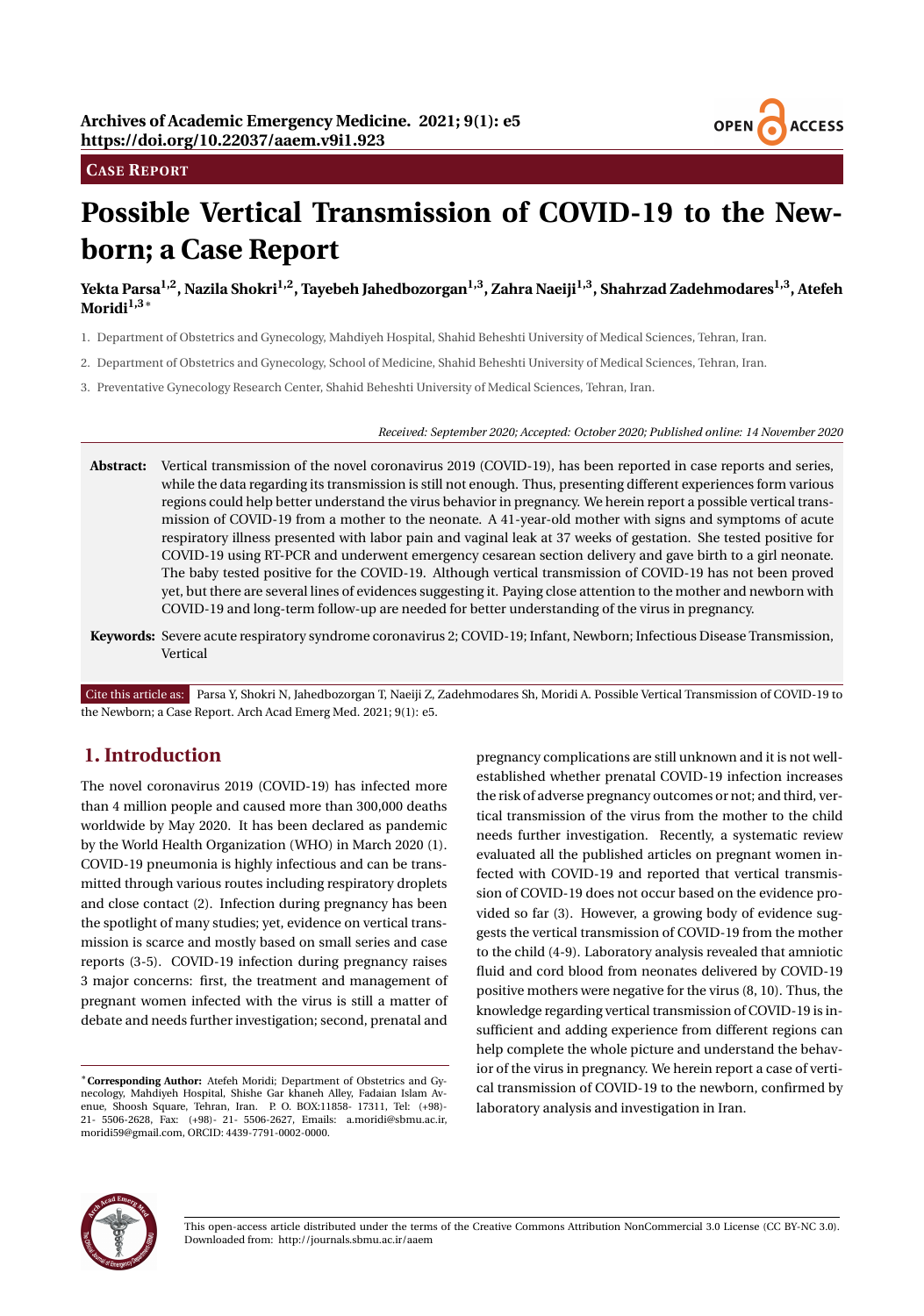### **2. Case presentation**

In our center in Tehran, Iran (Mahdiyeh Hospital affiliated with Shahid Beheshti University of Medical Sciences), From March  $1^{st}$  to April  $20^{th}$ , we screened 25 pregnant women with suspected COVID-19 infection, 9 of whom tested positive using real time polymerase chain reaction (RT-PCR), which found specimens in nasopharyngeal swab of the patients. The neonates born to 8 of these mothers tested negative for COVID-19; however, 1 newborn tested positive 24 hours after birth. The mother of this neonate was a 41-yearold woman, living in Tehran, Iran, with low socioeconomic background and opium addiction. The pregnancy history included gravid 6, parity 4, live 4, and abortion 1. She had the signs and symptoms of acute respiratory illness including shortness of breath and cough. She underwent spiral chest CT-scan which revealed ground-glass opacities in bilateral upper and lower lobes. The laboratory results revealed lymphopenia (9.2×103 /*µ*L) and elevated C-reactive protein levels (18.8 mg/L). Thus, RT-PCR was done for the mother and the result was positive and she was diagnosed with COVID-19 pneumonia. She presented with labor pain and amniotic fluid leakage and due to previous history of cesarean delivery (4 previous sections), an emergency cesarean delivery was scheduled. The cesarean section was performed with complete protection of the mother, newborn, and the medical team. The result of the delivery was a girl neonate, with 1-min Apgar score of 9 and 5-min Apgar score of 10, and weigh of 3500 gr. The RT-PCR results of the amniotic fluid and neonate (less than 24 hours after birth) were positive for COVID-19 and she was diagnosed with the viral infection. Her chest radiography was normal, and the laboratory results were unremarkable. She was vomiting during the first 24 hours after birth, which was due to opium withdrawal syndrome. She was admitted to the neonatal intensive care unit (NICU) and received supportive care without need for respiratory support. The baby was fed formula as the mother was admitted to the ICU and isolation for supportive care. After 11 days, she tested negative for COVID-19 and the test results at day 14 were also negative. The neonate did not have any symptoms including vomiting, dyspnea, or cough but developed fever (38.6◦C) from the 10*t h* day of birth. Conservative therapy was not successful and thus, a lumbar puncture was performed on day 10, which was clear. The fever resolved with appropriate anti-pyretic therapy and antibiotic therapy. The chest radiography was also unremarkable. She was discharged from the hospital with good condition on day 28. The mother also received supportive care in an isolated unit. She was completely symptom free and afebrile. She was discharged in good condition.

### **3. Discussion**

The vertical transmission of COVID-19 is a matter of debate and the clinical evidence is extremely scanty. In the current study, we reported the possible vertical transmission of COVID-19 from a mother to a newborn less than 24 hours after birth. In our report, the newborn girl tested positive in the first 24 hours of her life after a cesarean delivery. Although we do not have the RT-PCR results of the placenta, but we believe that the transmission has been vertical as the neonate and amniotic fluid tested positive for the virus less than 24 hours after birth. The current case can contribute to the literature regarding the knowledge of COVID-19 in pregnancy. Recently, Wang et al. (5) reported a neonate with positive RT-PCR after 36 hours of birth from a 34-year-old woman who was diagnosed with COVID-19. The presented case provides the possibility of vertical transmission of COVID-19, while the probability could not been confirmed with laboratory analysis (5). In another recent study of a neonate delivered by cesarean section from an infected mother, there were elevated IgM antibody levels and abnormal test results for IL-6 and IL-10 cytokines 2 hours after birth. The increase in IgM antibody level implies that the neonate was infected in utero, as IgM antibody usually does not appear until 3 to 7 days after infection and cannot be transmitted through the placenta (6). Alzamora et al. (11) also reported a 41-year-old woman undergoing cesarean delivery and the neonate tested positive for COVID-19, 16 hours after delivery. IgM and IgG were positive for the mother on the fourth day after giving birth (9 days after the onset of symptoms). The positive RT-PCR test result on the first day of life indicated the possibility of vertical transmission, which is similar to our study (11). In a recent review, Lamouroux et al. (12) reviewed the literature and included the data on 68 deliveries and 71 neonates with maternal infection in the third trimester of pregnancy. Only 4 cases were tested positive within 48 hours of birth and they provided several evidence for and against vertical transmission (12).

In a systematic review by Della Gatta et al. (3), which included 51 pregnant women with positive test results for COVID-19, they concluded that the high rate of preterm delivery by cesarean delivery was a reason for concern. However vertical transmission was completely rejected by the results of this review (3). Karimi-Zarchi et al. (7) reviewed data of published articles or official websites up to March 4, 2020, to investigate the the risk of vertical transmission of COVID-19 to the fetus of infected mothers. They finally included 31 pregnant women with positive COVID-19 test results. They reported 2 maternal mortalities, however, there was no evidence for intrauterine transmission of COVID-19 from infected pregnant women to their fetuses. Chen et al. (8) described the clinical characteristics of 9 pregnant patients with

This open-access article distributed under the terms of the Creative Commons Attribution NonCommercial 3.0 License (CC BY-NC 3.0). Downloaded from: http://journals.sbmu.ac.ir/aaem